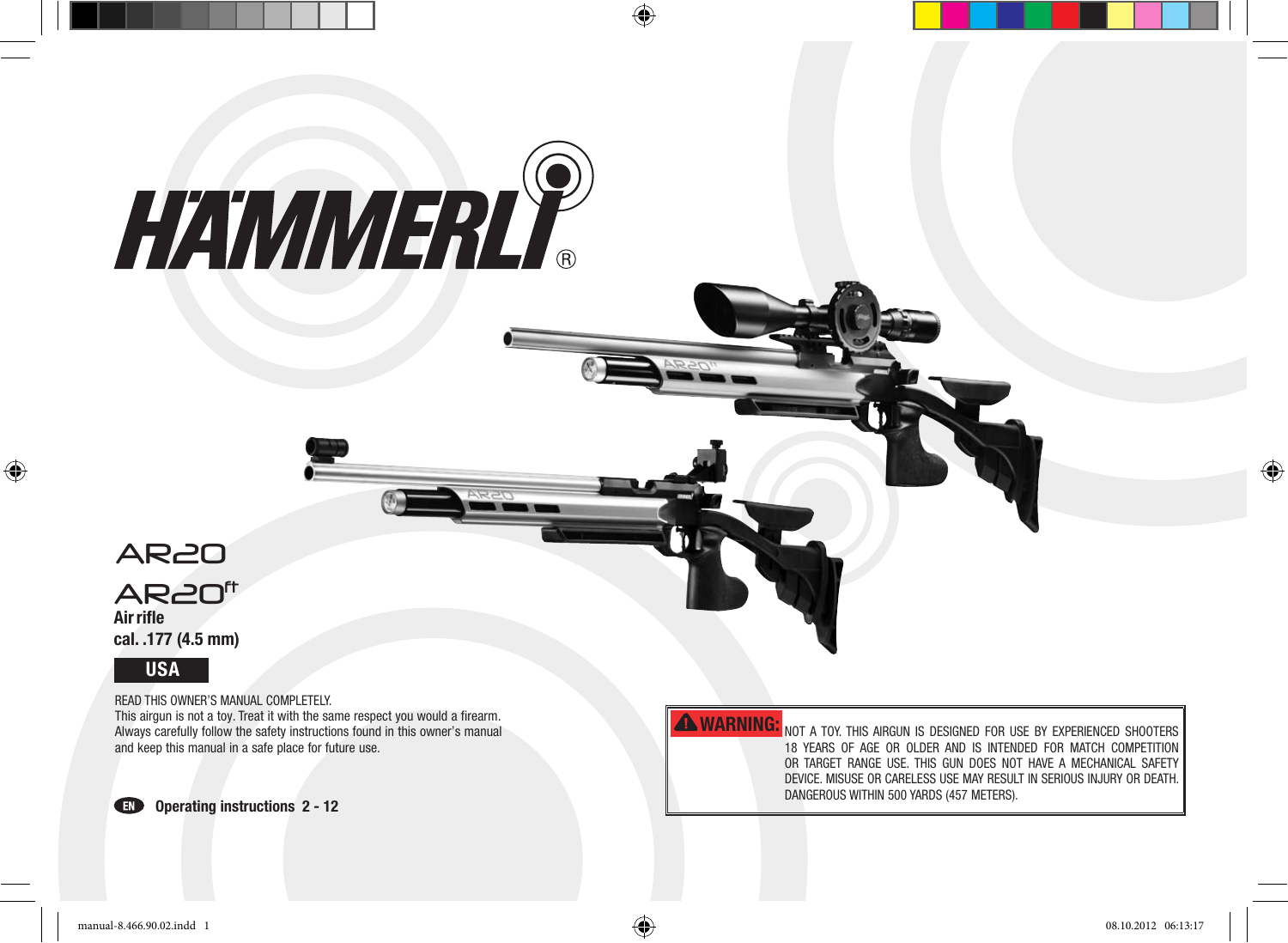### **CONTENT**





◈







Designation of Parts



**Operation** 

learn how to handle your gun in a safe and proper manner.

- Always keep the muzzle pointed in a safe direction.
- Always handle any gun as if it were loaded.
- Always keep your finger off the trigger and out of the trigger guard until ready to shoot.
- Only use the kind of projectiles specified for your gun.
- Never transport a loaded gun. Only load your gun when you intend to fire it.
- Avoid ricochets. Never fire at smooth, hard surfaces or water.
- Before you discharge your gun, make sure that the target and surrounding area are safe.
- Make sure that you always have full control over the muzzle of your gun, even if you stumble or fall down.
- Safety shooting glasses should always be worn when firing any gun. Shooting glasses must be worn over normal reading glasses.
- Always store your gun in a safe place and in unloaded condition. Unauthorized persons (persons not familiar with the use of guns, children and minors) must not have access to it, ammunition is to be kept in a separate place.
- The gun together with its operating instructions may only be handed over to persons who have reached legal age according to the laws and ordinances governing you and who are fully familiar with the handling of it.
- Modifications or repairs of guns should only be performed by an authorized Umarex USA gunsmith.
- Never leave a loaded gun unattended.
- Only unloaded guns are to be handed over to another person.
- Make sure the gun is unloaded when getting it from storage or from another person.
- Never point the airgun at anything you do not intend to shoot.
- Replace the backstop if it becomes worn. Place the backstop in a location that will be safe should the backstop fail.

◈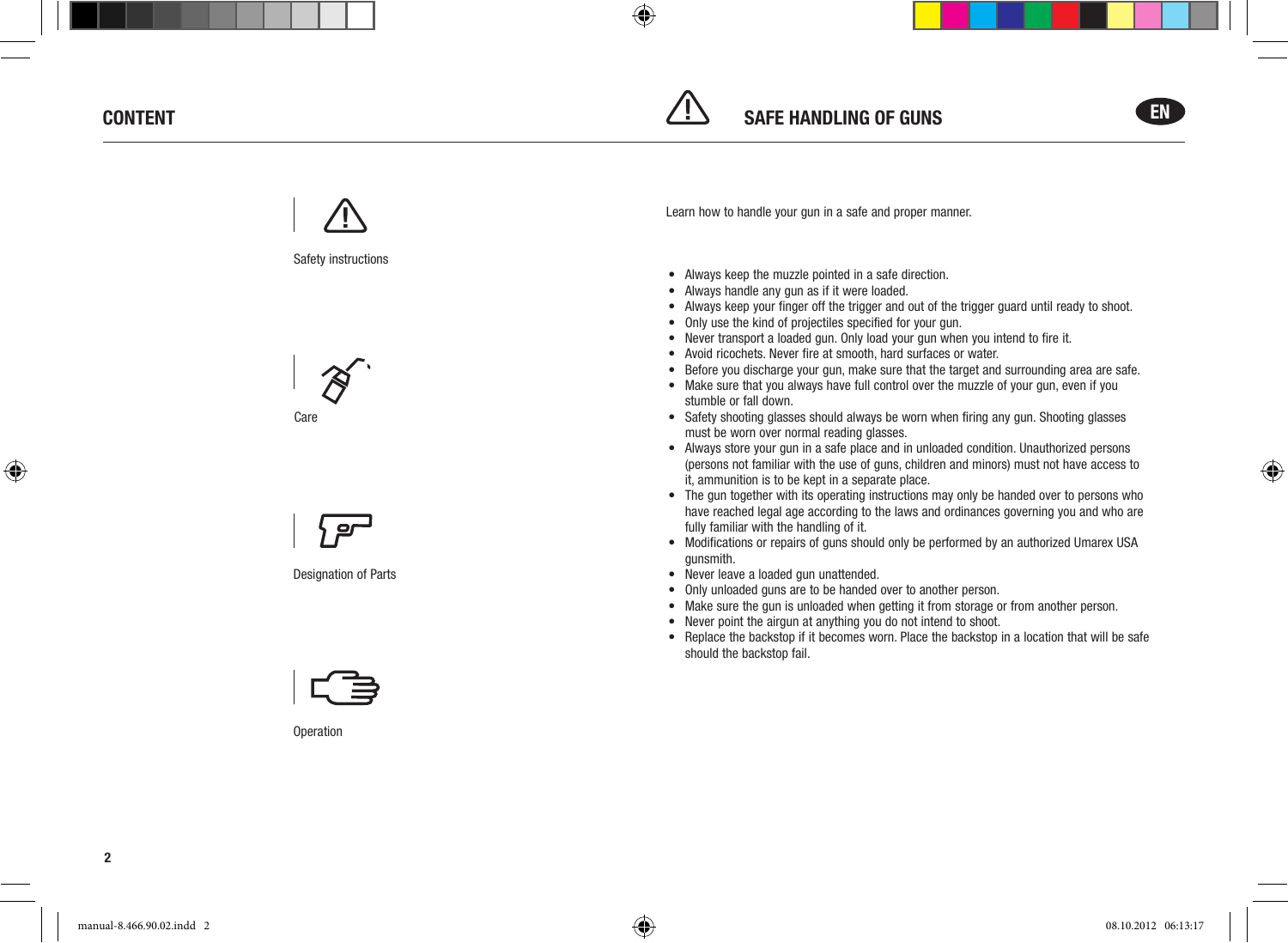# SAFETY INSTRUCTIONS



**WARNING:** THIS AIR RIFLE CAN CAUSE SERIOUS INJURY OR DEATH. READ AND FOLLOW THE instRuctions caReFully. do not load a pRoJectile into the aiR RiFle until you aRe Ready to shoot. iF you do load a pRoJectile and then decIde NOT TO ShOOT, ReMOve IT eITheR MANUAlly OR By ShOOTINg The AIRgUN AT A SAFe TARgeT. AccIdeNTS hAPPeN FAST, PleASe hANdle The aiRGun saFely.

## **CAUTION**

always check to make sure that the air rifle is unloaded when getting from storage or from another person.

## **CAUTION**

◈

You and others with you should always wear shooting glasses to protect your eyes. Read all instructions before using.

# **CAUTION**

Failure to follow the instructions and recommendations in this owner's manual may result in bodily injury including face, eye, and ear injury, blindness, or deafness.

## **WARNING:** INSTRUCTIONS FOR AR20 AND AR20<sup>ft</sup> air rifle

the Gun ReMains undeR pRessuRe eVen aFteR ReMoVal oF the coMpRessed aiR cylindeR. the aiR used Must coMply with din 3188 (BRea-THING AIR). DO NOT STORE COMPRESSED AIR CYLINDERS AT TEMPERATURES aBoVe 48.9°c (120°F). always adheRe to the waRninGs and saFety instRuctions oF the ManuFactuReR conceRninG the handlinG and stoRaGe oF coMpRessed aiR cylindeRs.

## **CAUTION**

⊕

For your own safety and the safety of others, carefully read these instructions before using this airgun. Buyers and owners must observe all rules concerning the use and ownership of air guns. Modifying this airgun may result in a change of its classification under certain gun laws and is therefore prohibited. In such cases the manufacturer's warranty will immediately become void.

## **AWARNING:**

coMpRessed aiR cylindeR May eXplode at teMpeRatuRes aBoVe 48.9°c (120° F). do not Mutilate oR incineRate theM. do not eXpose theM to heat oR stoRe coMpRessed aiR cylindeR at teMpeRatuRes aBoVe 48.9°c (120°F).

**WARNING:** AN AIR RIFLE THAT IS NOT OPERATING PROPERLY MAY BE DANGEROUS. IT SHOULD Be kept saFely FRoM use By anyone until RepaiRed oR destRoyed. do not tRy to take the aiRGun apaRt. it is diFFicult to ReasseMBle and will Void the waRRanty.

## **CARE**

clean the external metal parts with a soft cloth that has been moistened with gun oil. perform routine inspections of your airgun.

# **CAUTION**

Before any care, cleaning or maintenance, always be sure your air rifle is unloaded. Keep pointed in a safe direction. it is important to perform rountine inspections and maintain your air rifle properly.

#### **CAUTION** ⁄ !`

oils that contain acid or resin can damage the seals and possibly the air rifle finish.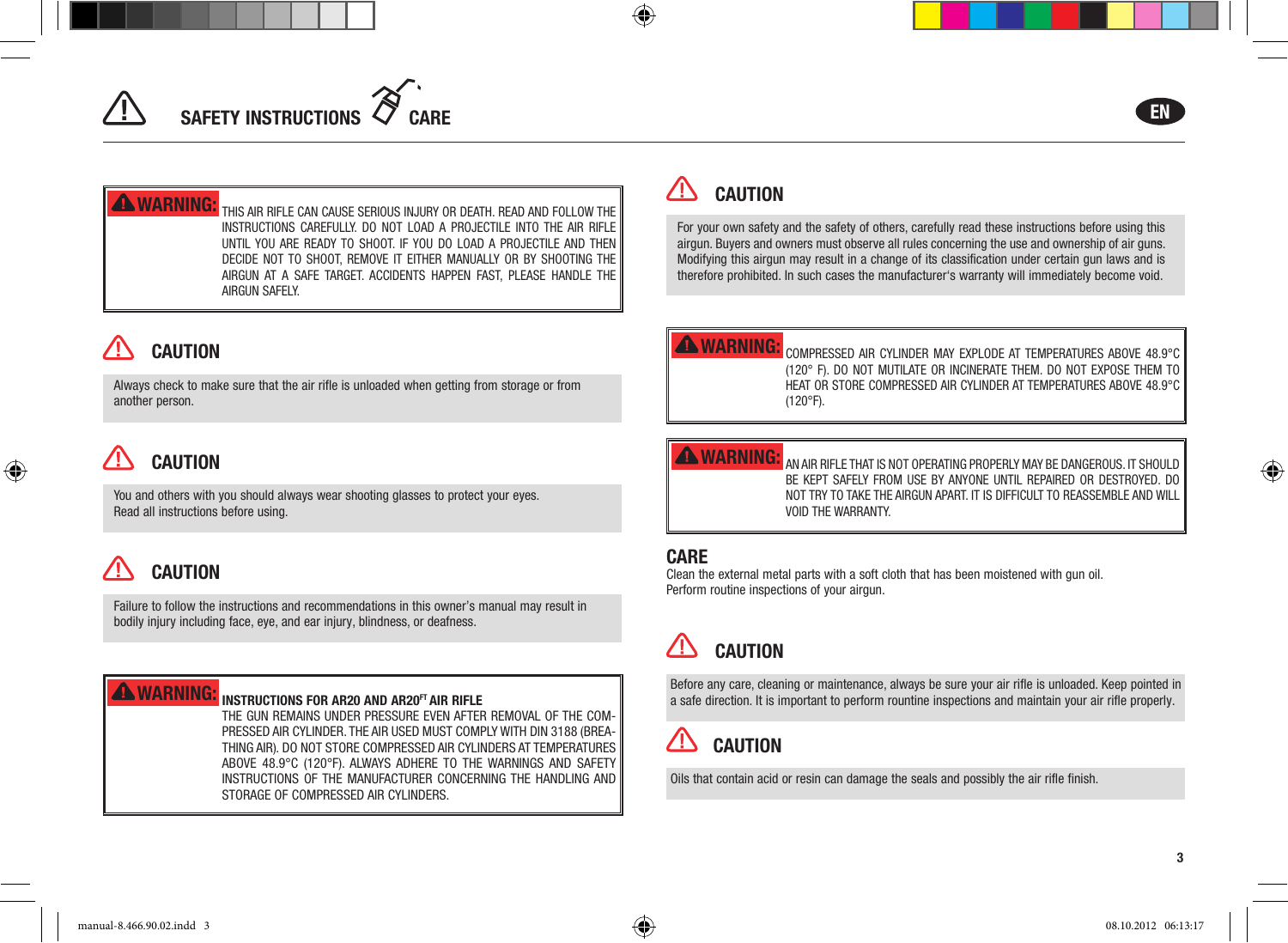

## SAFETY INSTRUCTIONS



◈

# (F)



⊕

## **REPAIR**

Do not attempt to repair this air rifle if it needs service. Incorrect assembly could lead to dangerous malfunctions.

#### ∕! **CAUTION**

Repairs should only be completed by an Umarex USA authorized gunsmith.

#### $\sqrt{N}$ **CAUTION**

◈

The components of this airgun were engineered and manufactured to deliver optimum performance. Any modification or tampering with an airgun may cause a malfunction, void your warranty and may make it unsafe to use. any change in performance (such as a lowered trigger pull force and shortened trigger travel) indicates possible modification, tampering and/or wear. Such air rifle should be inspected, replaced, or properly repaired by only qualified Umarex USA personnel. Any air rifle that has been dropped should be checked by qualified personnel to ensure that its function has not been affected.

| <b>PROBLEMS</b>           |                   | <b>Possible causes</b> |                                      |                  |                                   |                                  |
|---------------------------|-------------------|------------------------|--------------------------------------|------------------|-----------------------------------|----------------------------------|
| <b>Problems</b>           | Cylinder is empty | Dirt in barrel         | Cylinder not correctly<br>screwed on | Wrong ammunition | Ammunition not properly<br>loaded | Trigger not properly<br>adjusted |
| Poor shooting performance |                   |                        |                                      |                  |                                   |                                  |
| Gun does not shoot        |                   |                        |                                      |                  |                                   |                                  |
| Slow projectile           |                   |                        |                                      |                  |                                   |                                  |

| <b>AR20 Air Rifle</b>  |                                                   |  |  |  |
|------------------------|---------------------------------------------------|--|--|--|
| Energy                 | 7.5J                                              |  |  |  |
| System                 | Compressed air $300 + 200$ bar                    |  |  |  |
| Caliber                | $.177(4.5$ mm)                                    |  |  |  |
| Overall length         | min. 41.7 ins (1058 mm) - max. 43.7 ins (1109 mm) |  |  |  |
| Sight length           | 31.5 in. (800 mm)                                 |  |  |  |
| <b>Barrel length</b>   | 19.7 in. (500 mm)                                 |  |  |  |
| Weight (with cylinder) | $9.45$ lbs (4286 q)                               |  |  |  |
| Muzzle velocity        | 560 fps (171 m/s)                                 |  |  |  |
| Propellant             | Aluminum compressed air cylinder                  |  |  |  |

| <b>AR20<sup>ft</sup> Air Rifle</b> |                                                  |  |  |  |
|------------------------------------|--------------------------------------------------|--|--|--|
| Energy                             | $10.5$ J                                         |  |  |  |
| System                             | Compressed air $300 + 200$ bar                   |  |  |  |
| Caliber                            | $.177(4.5$ mm)                                   |  |  |  |
| Overall length                     | min. 37.7 in. (958 mm) - max. 39.7 in. (1009 mm) |  |  |  |
| <b>Barrel length</b>               | 19.7 in. (500 mm)                                |  |  |  |
| Weight (with cylinder)             | 12.4 lbs $(5630q)$                               |  |  |  |
| Muzzle velocity                    | 780 fps (238 m/s)                                |  |  |  |
| Propellant                         | steel compressed air cylinder                    |  |  |  |

4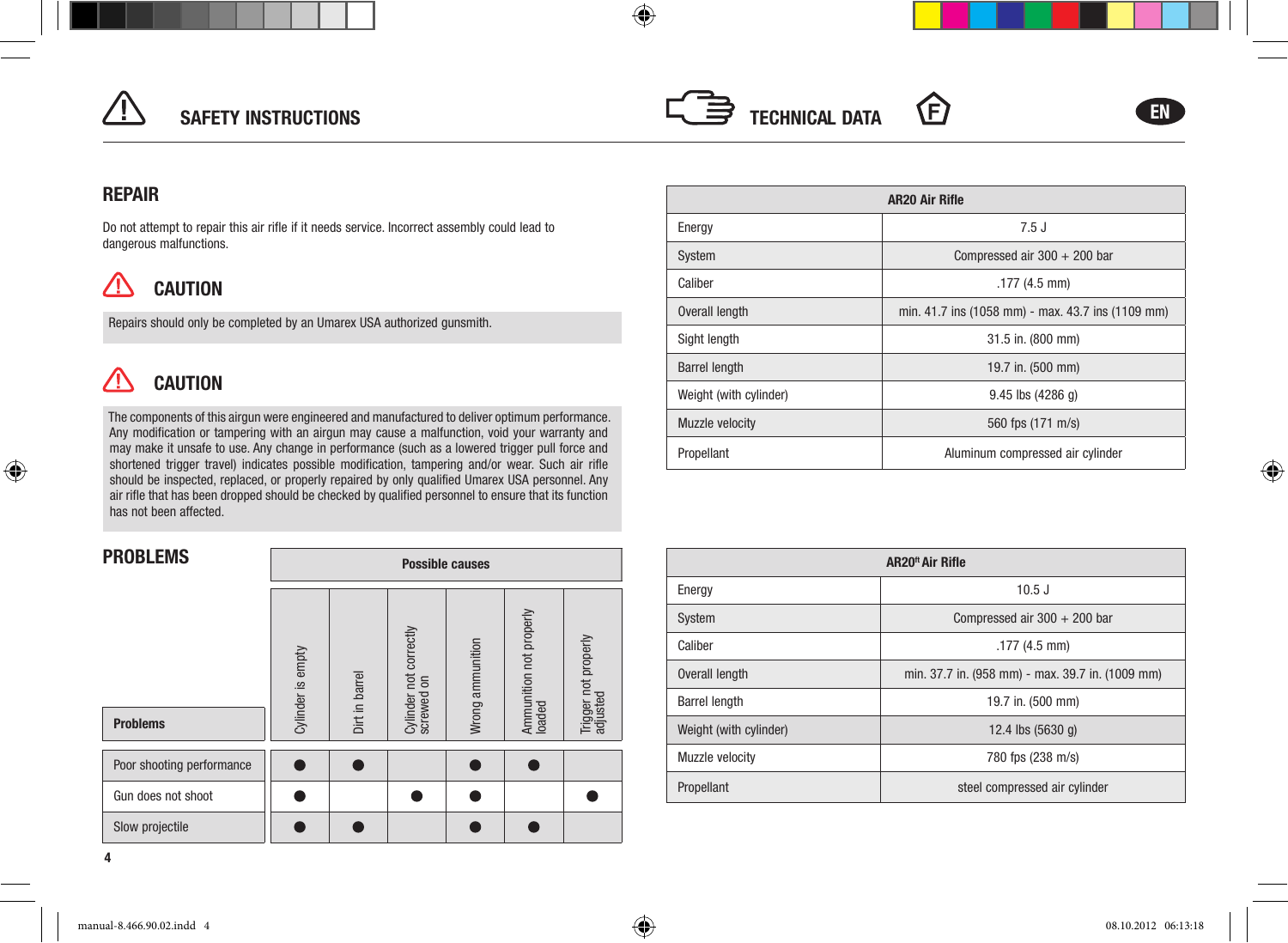



 $\bigoplus$ 

5

 $\bigoplus$ 

 $\bigoplus$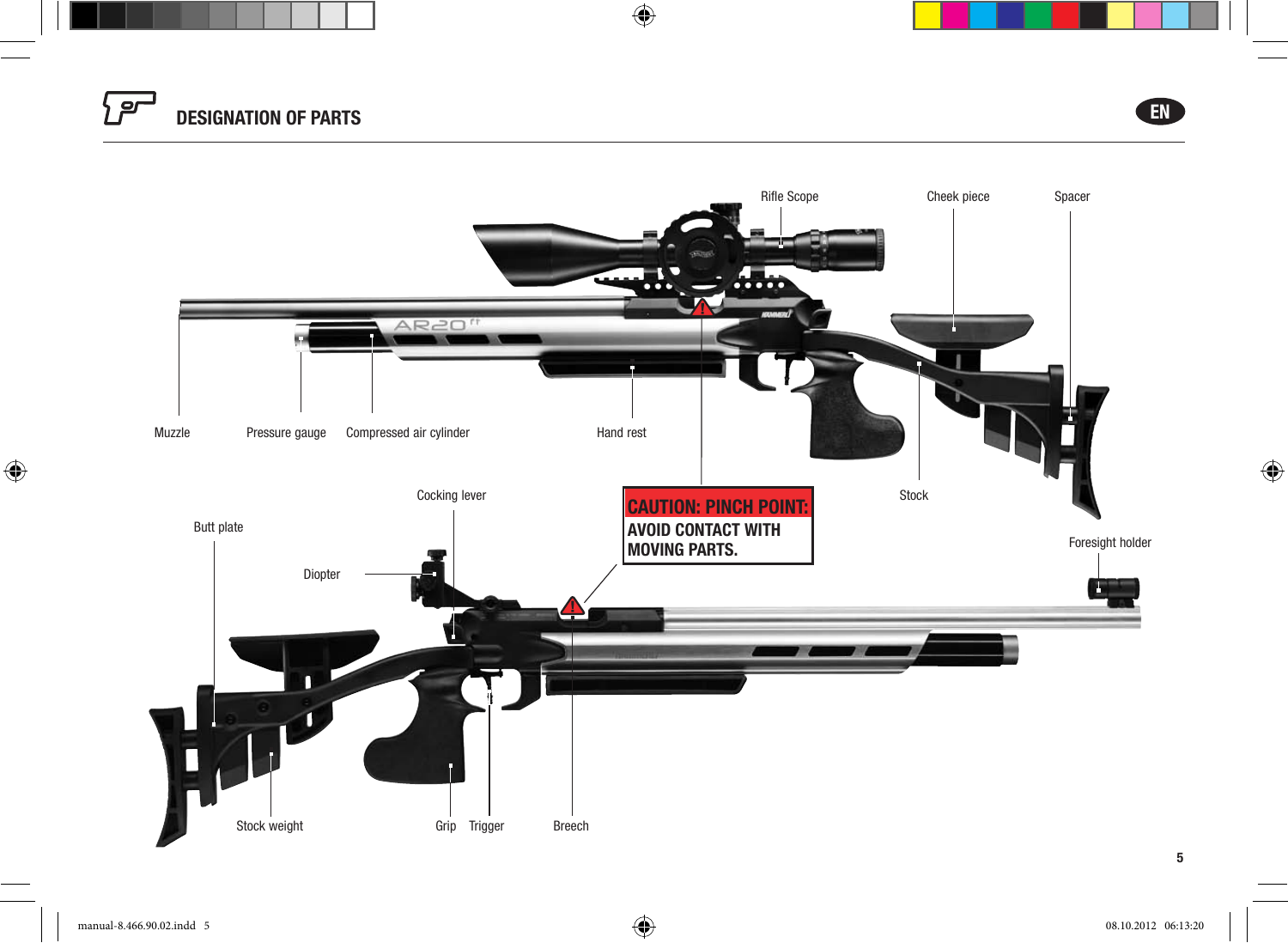#### Note: To ensure that your gun works properly, please use only Walther accessories.

insert the compressed air cylinder into the fore-end with the opening first and screw it tight (clockwise). The rifle is now under pressure. To test whether the cylinder has been screwed in correctly, make sure the gun is not loaded and shoot in a safe direction. If the gun doesn't fire, check the items under "problems".

# **CAUTION**

The airgun remains under pressure even after removal of the compressed air cylinder.

## **CAUTION**

⊕

To release all the pressure, unscrew the compressed air cylinder and shoot in a safe direction until the gun can no longer fire.

## CAUTiOn

When you pierce a compressed air cylinder, make sure that the barrel is pointing in a safe direction.





#### Filling procedure

⊕

The compressed air cylinder can be refilled at any time, even if it is not yet empty. When filling, observe the provisions of the TRg (technical regulations relating to pressurized gas). The maximum permissible filling pressure of 300 bars must not be exceeded under any circumstances. Observe applicable national statutory regulations for refilling. cylinders which are leaky, have expired or are otherwise unsafe must not be refilled. empty them in a safe manner. screw the adapter onto the refill cylinder and tighten it. Then screw the compressed air cylinder onto the adapter and tighten it securely. Open the cylinder valve for approx. 5 seconds and then close it. Remove the cylinder and screw it back onto the gun. compressed air cylinders must never be used or stored above maximum pressure.

#### instructions on the use of compressed air cylinders

compressed air cylinders which are leaky, damaged or more than 10 years old should be emptied in a safe manner and not used or filled again. Ten years after the manufacturing date, the compressed air cylinder must be tested at the owner's expense or replaced. The manufacturing date is recorded on the cylinder.



The air used must comply with DIN 3188 (breathing air).

## CAUTiOn

Never try to use force when inserting a compressed air cylinder.

#### ΛŅ **CAUTION**

Do not store compressed air cylinders at temperatures above 48.9°C (120°F).

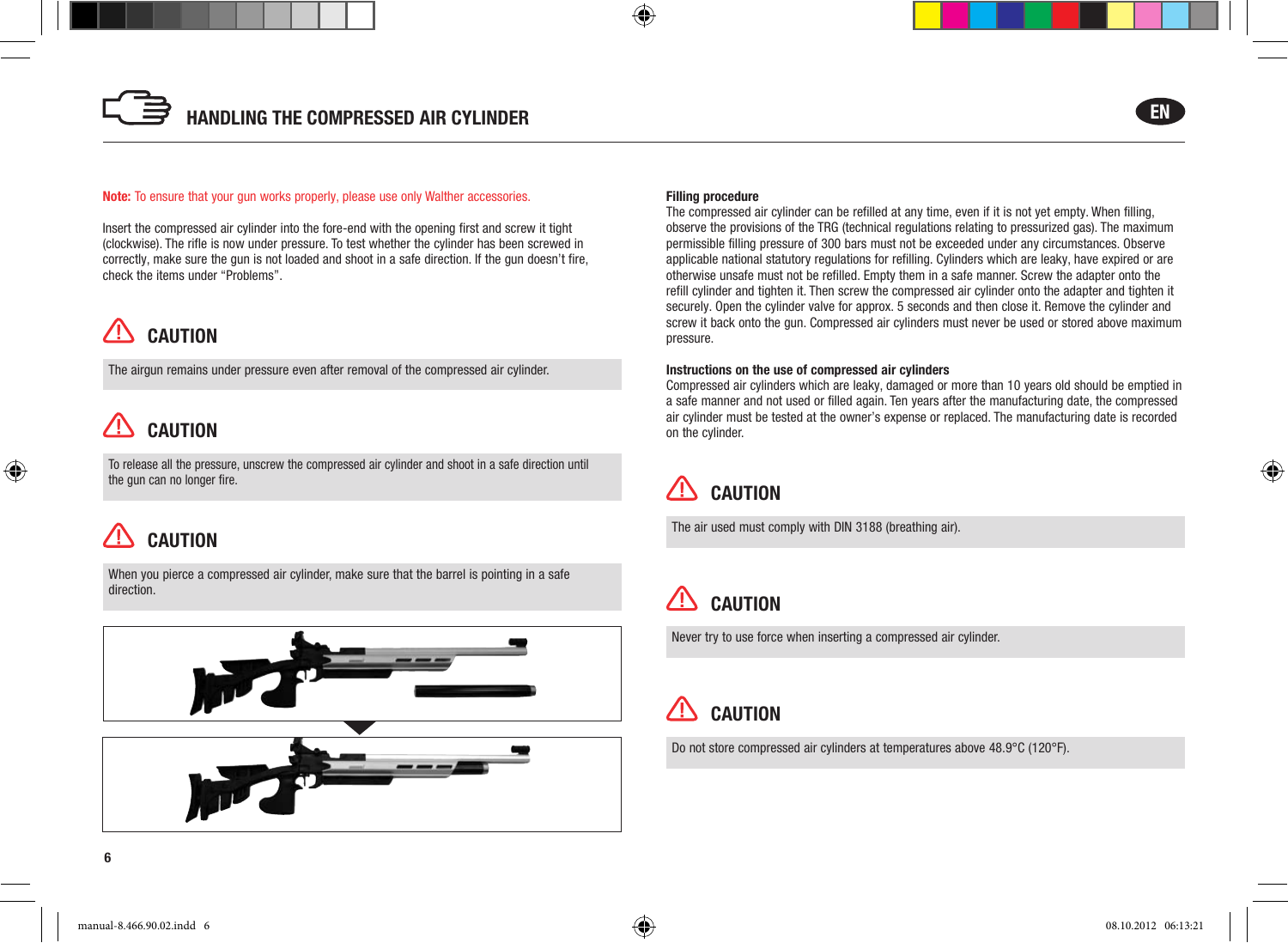



Always make sure that the muzzle points in a safe direction.

## wArning:

CAUTiOn

ΛŅ

◈

Be suRe the aiRGun is always pointed in a saFe diRection. neVeR point the aiRGun at any pet oR peRson eVen iF it is unloaded. always assuMe and handle the aiRGun as iF it weRe loaded and Ready to FiRe.



 $\bigoplus$ 



Use only .177 caliber (4.5 mm) pellets. Do not attempt to reuse pellets that have been fired or are deformed. Do not us buck shot, darts, ball bearings, or other foreign objects because they can cause injury to you or someone else or may damage and/or jam the airgun.



loading  $\bullet$  Release the cocking lever. 2 Pull back the cocking lever. The cocking piece is now cocked. The breech is freed.



 $\bullet$  Place a pellet in the breech. Observe correct position!  $\bullet$  Push the cocking lever forward until it clicks into place.

7

⊕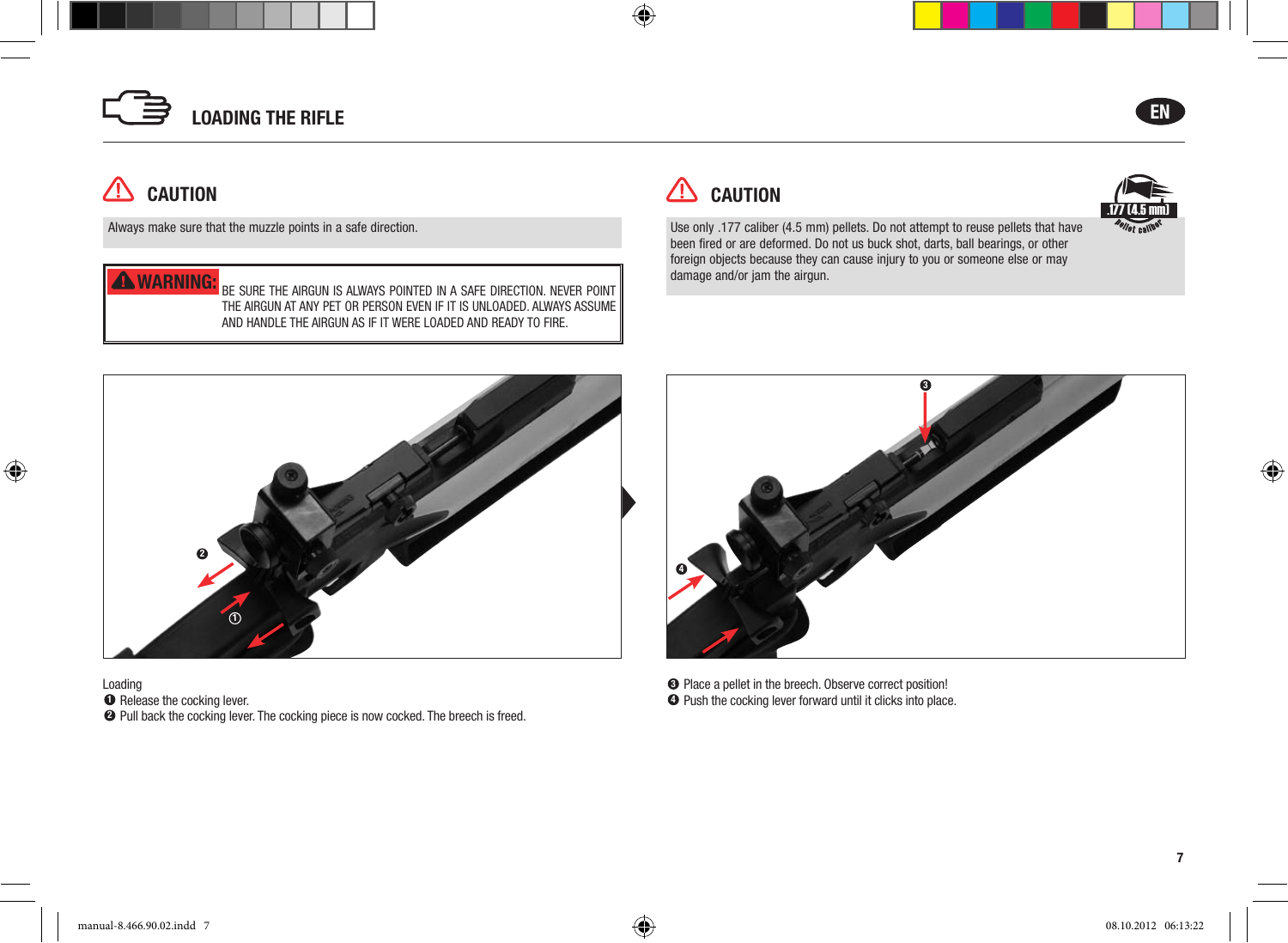



◈

## **CAUTION**

Before performing any adjustment, assembly, care or cleaning work, keep the gun pointed in a safe direction, and always check the gun to be sure it is unloaded, the air cylinder is removed, and the barrel is free of pellets and foreign matter. Always wear protective eyewear.









|  | $\bullet$ 2.0 mm |
|--|------------------|
|  | $0.15$ mm        |
|  | $\bullet$ 1.5 mm |
|  | $1.5$ mm         |

 $D$  2.5 mm

**WARNING:** THE TRIGGER FORCE IS CAPABLE OF ADJUSTMENT BELOW 3-LB AND WHEN adJusted Below 3 lB. the Gun could FiRe when dRopped.

#### TriggEr FingEr PiECE

◈

The trigger finger piece  $\bullet$  can be individally adjusted according to the shooter's trigger finger. After the screw  $\bullet$  has been loosened, the trigger finger piece can be pushed forward or pulled back on the quide  $\bullet$  and can also be pivoted sideways. The height adjustment is made by moving the O-ring e another o-ring can be additionally mounted. the trigger finger piece is designed so that it can be used

by both left-handed and right-handed marksmen. By fully removing the trigger finger piece and turning it by 180°, the length adjustment area can be extended in one direction.

#### TriggEr PrESSUrE POinT

The pressure point is set at the factory to the optimal setting. If a correction is required, then by turning the screw  $\bullet$  to the right (clockwise), you can achieve a dry, direct trigger pressure point. Turning the screw to the left (counterclockwise) sets a "sluggish" pressure point. To shoot with trigger slack, avoid turning the screw too far to the right as this will neutralize the pressure point and it can no longer be felt and the hammer will no longer engage in the loading procedure.

#### TriggEr wEigHT

The trigger pull weight can be individually adjusted without intervals. The trigger pull weight is increased by turning the screw  $\Phi$  to the right (clockwise). Turning the screw to the left (counterclockwise) produces a lower trigger pull weight.

#### TriggEr STOP

A trigger stop can be set by turning the screw  $\bullet$  to the right (clockwise). The trigger stop is disabled by turning the screw to the left (counterclockwise).

#### TriggEr SLACK

The trigger slack, i.e. the path of the trigger finger piece  $\bullet$  up to the pressure point, can be individually adjusted. The trigger slack is reduced by turning the screw  $\bullet$  on the trigger finger piece to the right (clockwise). Turning the screw to the left (counterclockwise) produces a lower trigger slack.

#### DirECT TriggEr

To set the trigger to "direct", that is without trigger slack, the screw  $\bullet$  is turned at least two rotations further to the left (counterclockwise) than described above for an optimal pressure point. That is, the screw no longer contacts. The pressure point can now be set as described above with the screw  $\bullet$  on the trigger holder  $\bullet$ .

⊕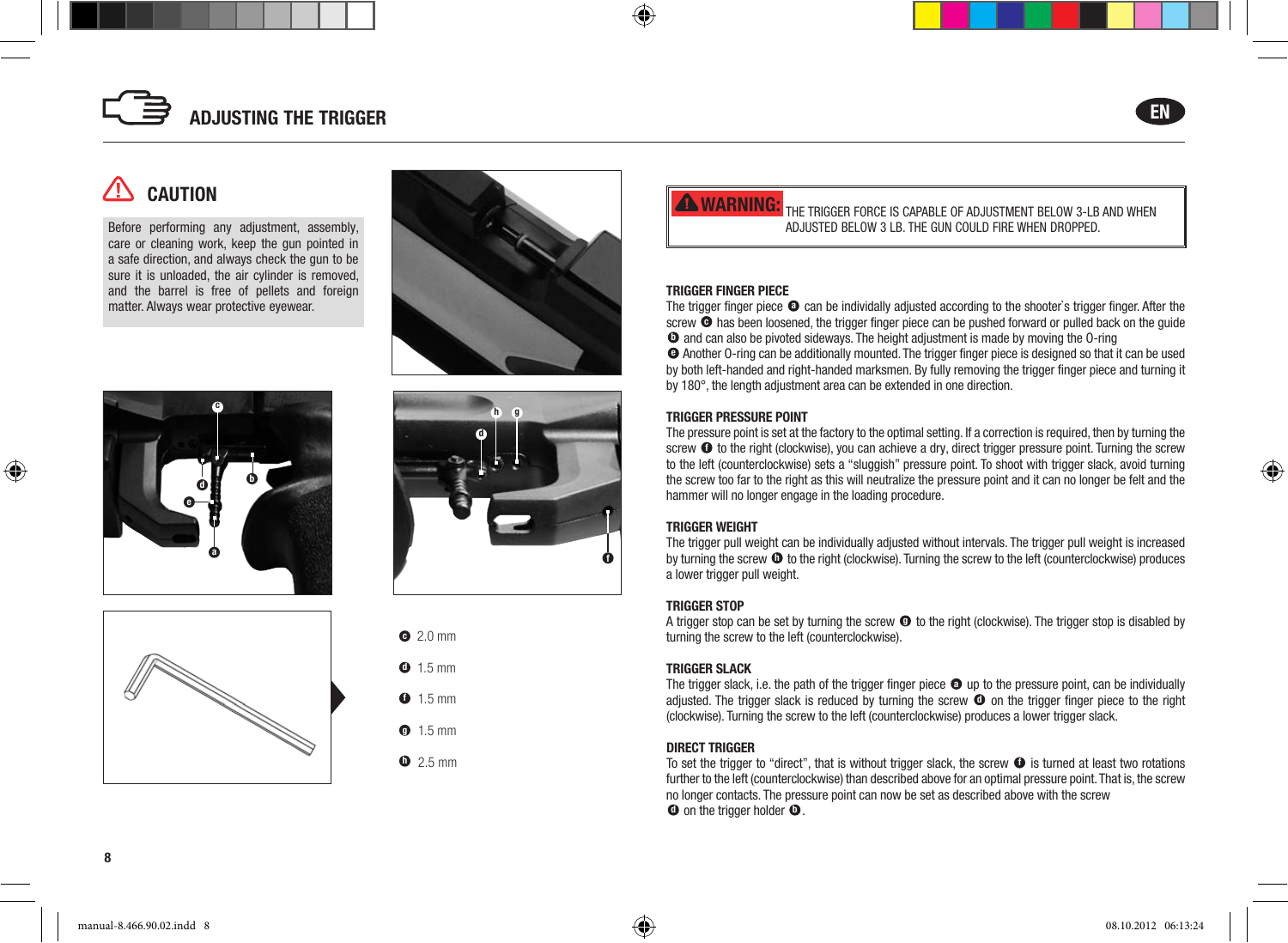



# **CAUTION**

shooting with insufficient pressure can cause a pellet to lodge in the barrel.

Insert filled compressed air cylinder. close cocking lever and shoot without a pellet. The blocked pellet will fire.

If this procedure fails to resolve the problem, remove air cylinder and fire the gun in a SAFe direction until is is empty of air, then push the pellet out backwards using a cleaning rod.

#### /l' **CAUTION**

⊕

Never look down the muzzle of a gun.



# **CAUTION**

When removing any pellet from the barrel with a cleaning rod, place the rifle horizontally. Do not hold the air Rifle in a vertical position, as the pellet could fall into the mechanism and cause damage.

**WARNING:** NEVER ASSUME THAT BECAUSE THE AIR RIFLE NO LONGER FIRES A PROJECTILE that a pRoJectile is not lodGed in the BaRRel. always tReat the aiR RiFle as thouGh it is loaded and with the saMe Respect you would a FiReaRM.

Push the diopter on the dovetail rail and tighten hand-tight at the required eye base with the knurled screw.

#### Height and lateral adjusting screw

Adjustments are made using the two adjusting knobs. The impact point is adjusted by 0.5 mm at 10 m distance per click.

#### Adjustment ranges

⊕

height adjustment 100 mm, lateral adjustment 80 mm. Excessive turning when making adjustments will impair the function.

**Turning direction**<br>Elevation adjustment

 $=$  when firing high, turn clockwise  $=$  when firing low, turn counterclockwise



Windage adjustment  $=$  when firing to the right, turn clockwise = when firing to the left, turn counterclockwise





9

⊕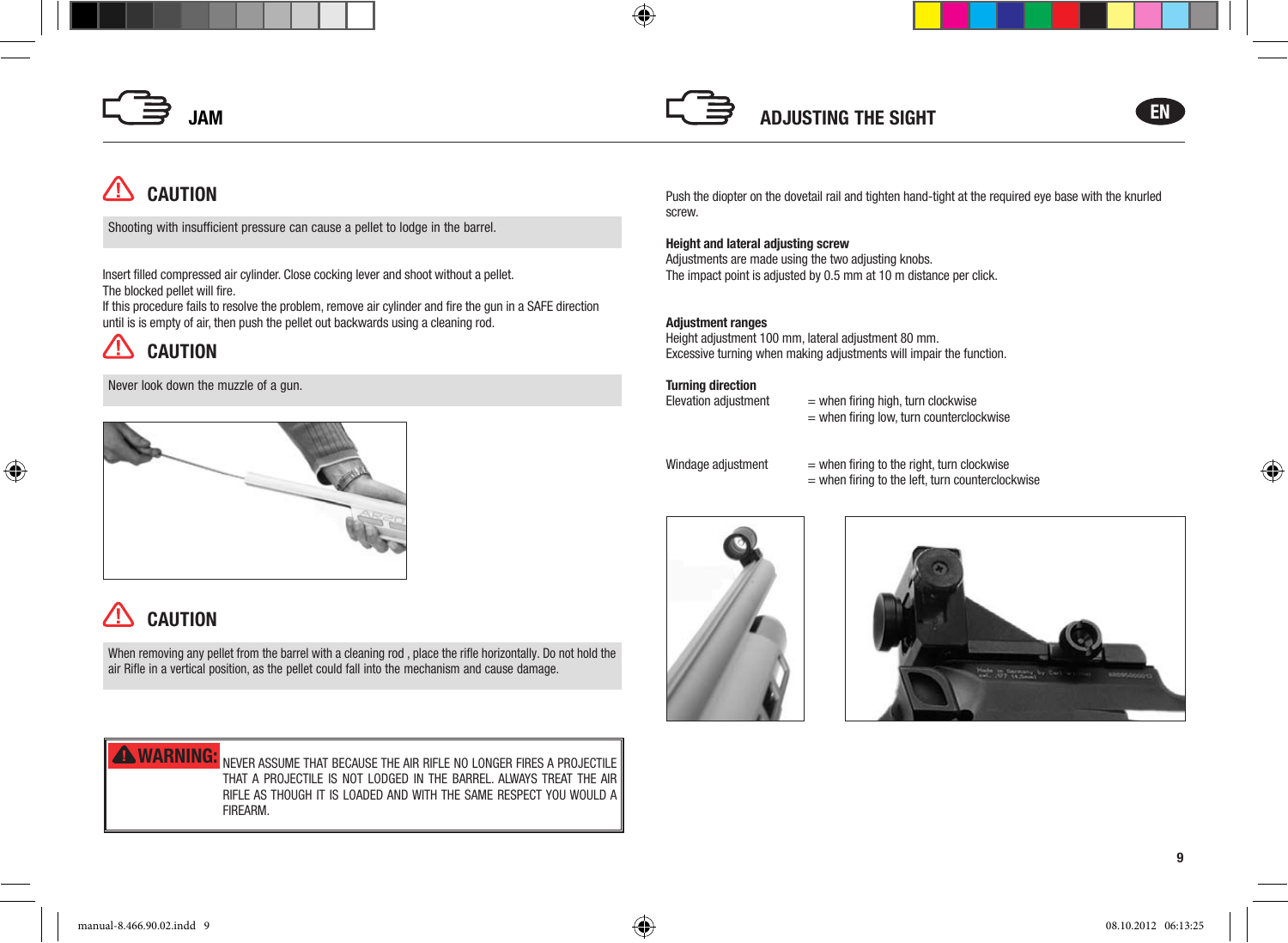



⊕

## $\triangle$  CAUTION

The specifications of the ISSF sports ordinance must be observed with all settings on the stock.





#### HAnD rEST

◈

Adjust the hand rest  $\bullet$  lengthways by loosening the two screws  $\bullet$  You can use spacers  $\bullet$  to adjust the height of the hand rest.



#### griP

The grip can be turned on its own axis by loosening the screw. The grip can be used by both left-handed and right-handed shooters.



#### CHEEK PiECE

 $\bigoplus$ 

Loosen screw  $\bullet$  to adjust the height of the check piece.

The cheek piece can be used by both left-handed and right-handed shooters.

To switch it, loosen screw  $\bullet$  all the way, remove the cheek piece, turn it by 180°, put it back in and tighten the screw.





#### BUTT PLATE

Loosen screws  $\bullet$  , adjust the height of the butt plate  $\bullet$  and retighten the screws. Use the spacers  $\bullet$  to

adjust the length of the stock. (Extra screws included for additional spacers.)

#### STOCK wEigHTS

Insert the required number of stock weights  $\bullet$  into the stock and secure them in place with screw  $\Phi$  (A stock weight weighs approx. 200 g / .44 lbs.).



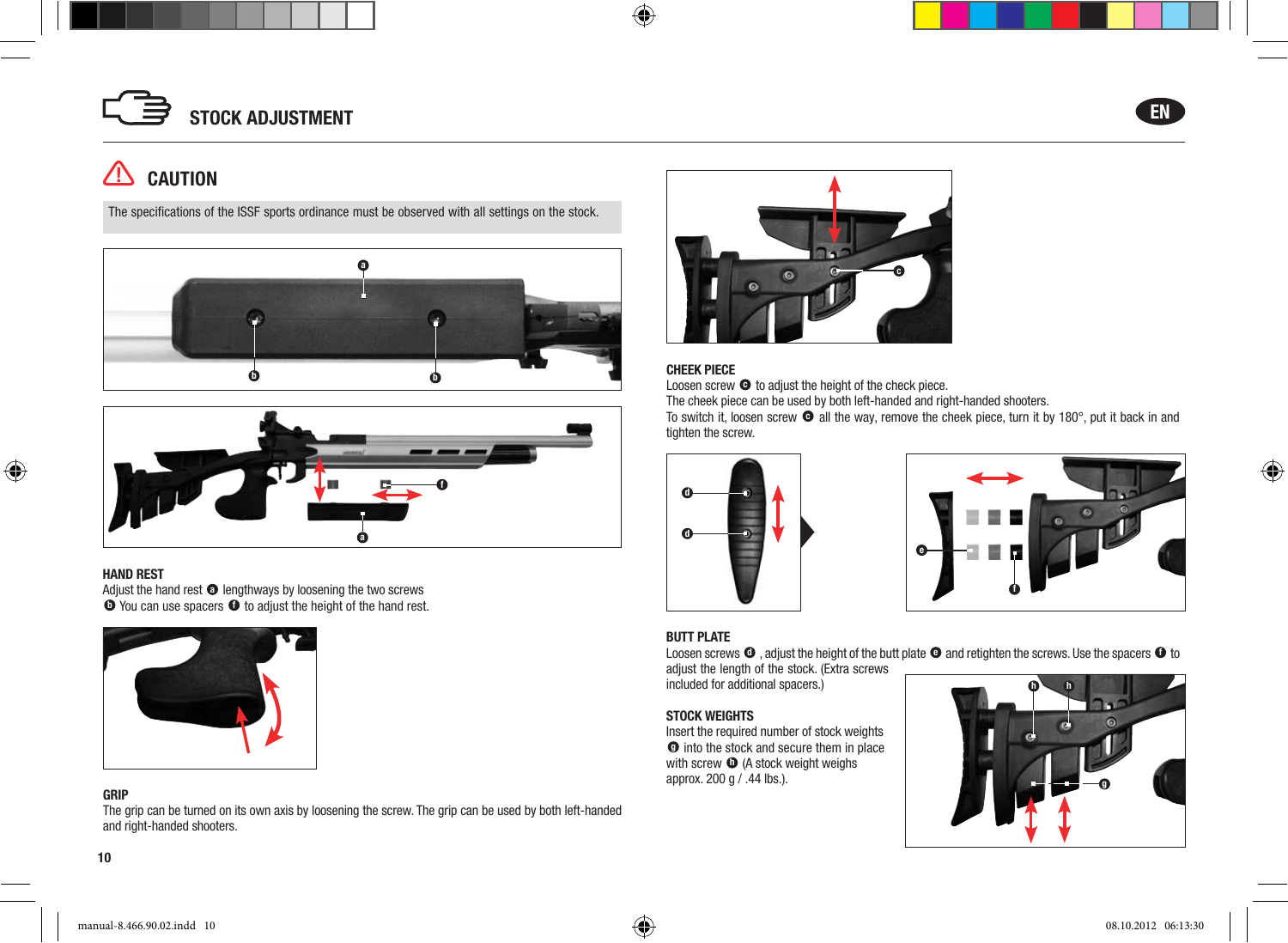

⊕

#### **WARRANTY**

#### 1 YEAr LiMiTED wArrAnTY

this product is warranted to the retail consumer for 1 year from date of purchase against defects in material and workmanship and is not transferable.

#### WHAT IS COVERED

Replacement parts and labor.

#### WHAT IS NOT COVERED

Shipping charges to Umarex USA for defective product and damages caused by abuse or failure to perform normal maintenance as well as any other expense. consequential damages, or incidental expenses, including damage to property. Some states do not allow the exclusion or limitation of incidental or consequential damages, so the above limitation or exclusion may not apply to you.

#### wArrAnTY CLAiMS

⊕

Warranty Claims and Repair for U.S. and Canadian customers only.

Call Umarex USA (479)-646-4210 and ask for the Service Department. If it is determined a return is necessary, you will be issued a Return Authorization Number. Write this number boldly on the box and return the product prepaid to Umarex USA (canadian customers will be provided with the address of an authorized canadian Repair Facility). your name, address, phone number and a note explaining the defect found must be included in the package. A copy of the original purchase receipt must accompany the return. U.S. customers, include a check made to Umarex USA in the amount provided by Umarex USA's service department to cover shipping and handling.

#### iMPLiED wArrAnTiES

Any implied warranties, including the implied warranties of merchantability and fitness for a particular purpose, are limited in duration to 1 year from date of retail purchase.

SOMe STATeS dO NOT AllOW lIMITATIONS ON hOW lONg AN IMPlIed WARRANTy lASTS, so the aBoVe liMitations May not apply to you. to the eXtent any pRoVision oF ThIS WARRANTy IS PROhIBITed By FedeRAl STATe, OR MUNIcIPAl lAW WhIch cANNOT Be PReeMPTed, IT ShAll NOT Be APPlIcABle. ThIS WARRANTy gIveS yOU SPecIFIc legAl RIghTS, ANd yOU MAy AlSO hAve OTheR RIghTS WhIch vARy FROM STATe TO STATe ANd countRy to countRy.



11